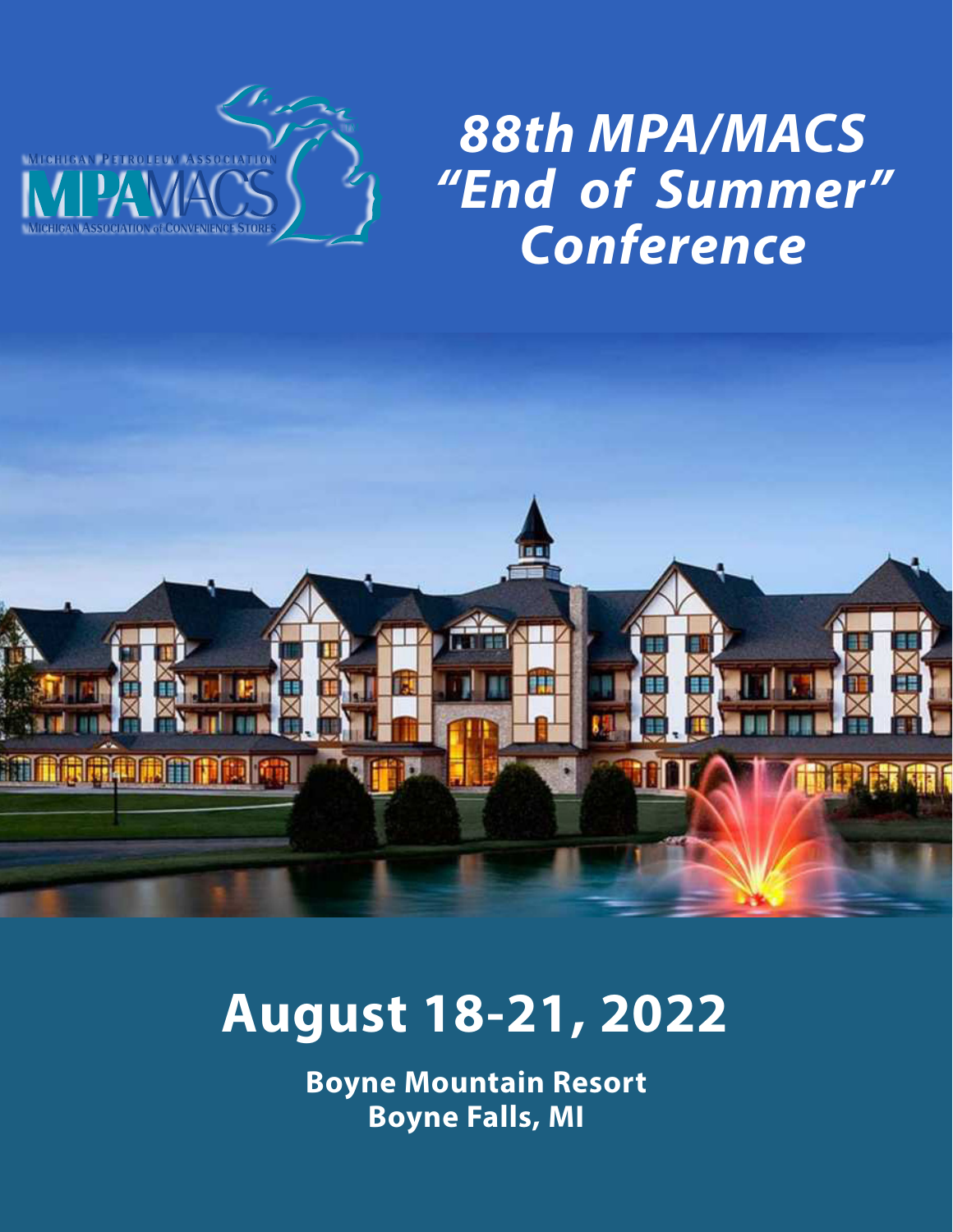# *Schedule of Events*

### **Thursday, August 18, 2022**

**2:00 pm** Board of Directors Meeting

**5:30 pm - 6:30 pm** Chairman's Reception

Dinner on your own

#### **Friday, August 19, 2022**

**7:30 am**  Breakfast (Everyone is Welcome)

**8:00 am** What's Going On In Lansing?

**10:00 am - 11:40 am (Tee Times)** Ron Bewersdorff Golf Tournament

**5:00 pm - 9:00 pm** Reception & Awards Dinner

### **Saturday, August 20, 2022**

**10:00 am - 12:00 pm** Seminar Brunch (Everyone is Welcome) The Common Traits of Successful Family Businesses!

**5:00 pm - 9:00 pm** Hawaiian Luau

**Sunday, August 21, 2022** Depart

# *Friday's Events*

## **Breakfast Seminar (Everyone Welcome) What is Going on in Lansing?**



Join us for this unique panel discussion where we will have Emily Lawler, Politics Editor at the Detroit Free Press and Pete Langley, MPA's Legislative Counsel, share

their thoughts and observations on the political scene in Lansing and the upcoming election in November. If you care about the impact that State government has on your business, this will be an important seminar for you to attend.

### **Ron Bewersdorff Golf Tournament**



This year's golf tournament will honor longtime MPA/MACS supporter and Past Chairman Ron Bewersdorff. The golf tournament will be played on the Alpine Course.

Our MPA/MACS Golfers will have set tee times. Charge for this event will be \$175.

Hole Sponsorships are available for \$200 and helps supports the Michigan Petroleum Education Foundation Scholarship Program (MiPEF). Hole sponsorships and \$50 of your golf fees are tax deductible.

### **Reception & Awards Dinner**

Join us for a fun night of meeting old and new friends. We start off with a reception, followed by an Awards Dinner. We recognize our Golf Outing Honoree, hand out door prizes, golf outing awards and honor those eligible for Pioneer Awards, and maybe a few surprises. Bring your kids as goodie bags for children 10 and under will be provided. Relax, enjoy the atmosphere and have fun.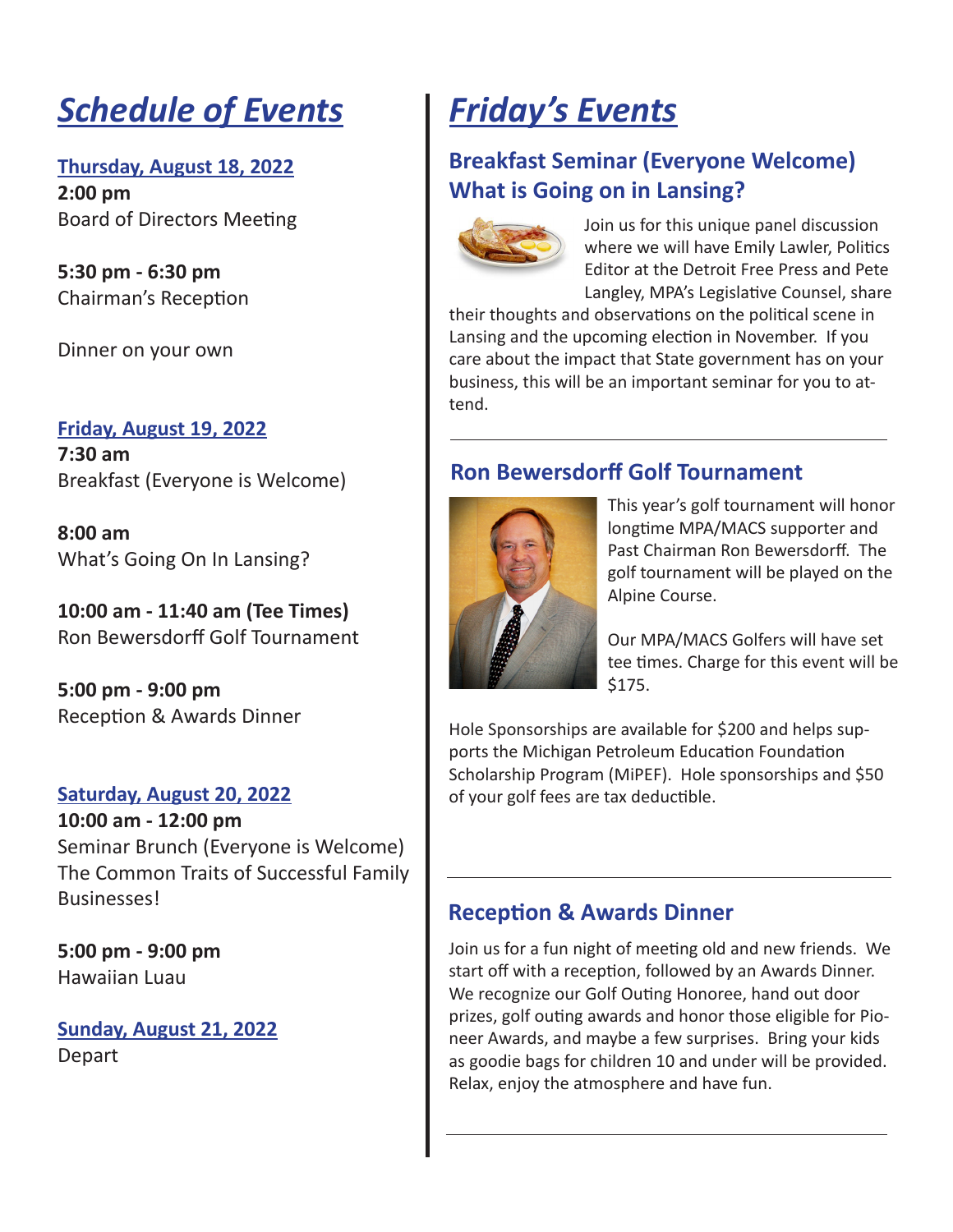# *Saturday's Events*

### **Seminar Brunch (Everyone is Welcome) The Common Traits of Successful Family Businesses!**



Join us for brunch and learn about the latest financial pointers and common traits of highly successful family businesses. Learn what you need to be aware of to survive in today's competitive

business environment. Presented by Scott Miller, UHY LLP

### **Hawaiian Luau**



Join us for a Hawaiian Luau. Wear your favorite Hawaiian Shirts & Hula Skirts, we will provide the leis and food. Enjoy the company of your friends old and new and have a

great time as we close out the "End of Summer" outing.

# *Hotel Reservations*

To make your hotel reservation - please visit our website at www.mpamacs.org/events or by calling the Central Reservations at (800) 462-6963 and ask for Michigan Petroleum Association.

Make your reservation today. Rooms are expected to fill up quickly.

Room Block ends July 19, 2022



# **Sponsorship Opportunities**

| Friday Reception & Dinner \$4,000      |                    |  |  |
|----------------------------------------|--------------------|--|--|
| <b>Saturday Reception &amp; Dinner</b> | \$4,000            |  |  |
| <b>Chairman's Reception</b>            | <del>\$3,500</del> |  |  |
| Golf Lunch                             | \$2,000            |  |  |
| <b>Golf Carts</b>                      | \$1,500            |  |  |
| <b>Convention Sponsor</b>              | \$1,000            |  |  |
| <b>Convention Co-Sponsor</b>           | \$ 500             |  |  |
| Hole Sponsors                          | \$200              |  |  |
| Door Prize Sponsor                     | Ś.<br>100          |  |  |

Sponsors will receive recognition in the Convention Program, Signage & recognition in the post-convention issue of the Marketer Magazine & Newsletter. Contact Kelli for information at klgustin@mpamacs.org or by calling 517-622-3530

Deadline for Sponsorship is August 5, 2022